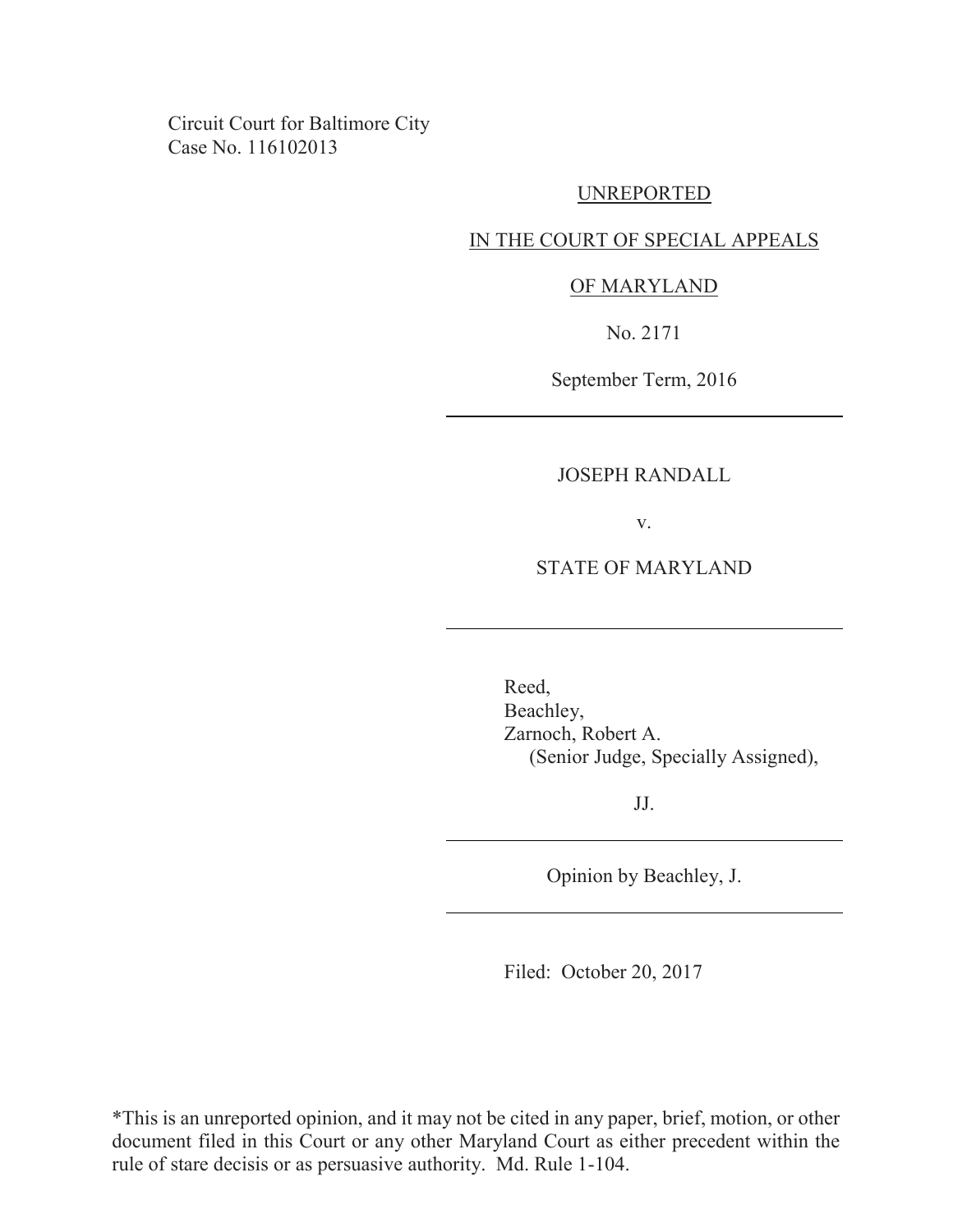Following a three-day jury trial in September 2016 before the Circuit Court for Baltimore City, appellant Joseph Randall<sup>1</sup> was convicted of theft of property valued \$10,000 to \$100,000 and sentenced to twelve years' imprisonment. Appellant timely appealed and presents three questions for our review:

- 1. Is the evidence sufficient to support [a]ppellant's conviction for theft of goods valued between \$10,000 and \$100,000, where the item stolen was a rental car and the State presented no evidence of the value of the car aside from its make and model and the lessee's unfounded approximation as to value?
- 2. Did the trial court err when it admitted the lessee's testimony regarding the approximate value of the vehicle, where the lessee was not qualified to give such testimony as either an expert or lay witness?
- 3. Did the trial court err in failing to provide a clarifying response to Jury Question No. 2 seeking clarification regarding whether "in Baltimore City" meant that the crime occurred in the city or the victims were from the city?

We affirm the judgment of the circuit court.

 $\overline{a}$ 

## **BACKGROUND**

 On February 25, 2016, at approximately 11:35 P.M., Nakisha Smith ("Smith") and her daughter Nakia were driving in the 4700 block of Park Heights Avenue in Baltimore City. Smith had rented the vehicle, a newer model black Nissan Versa, from EZ Go Car Rental. Smith was stopped at a red light, with all of the vehicle's windows rolled down when, according to Smith, three young men suddenly entered the back seat of the vehicle, one of whom was appellant. Appellant instructed Smith to "Drive, bitch." Smith obliged,

<sup>&</sup>lt;sup>1</sup> At sentencing, appellant told the court that his name is Randall Joseph (or "Randell," according to the spelling in his appellate brief).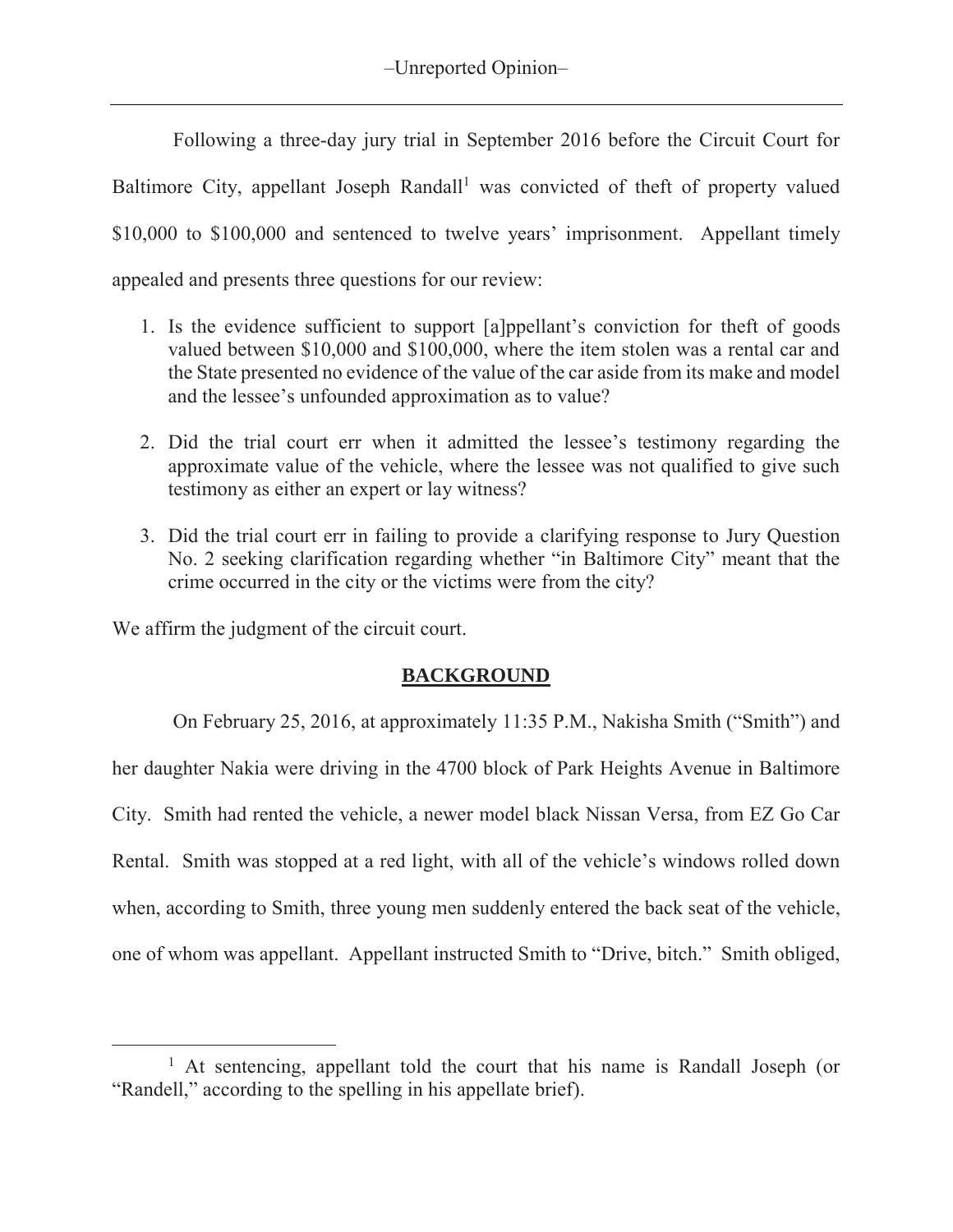and followed appellant's orders, driving herself, Nakia, and the three men to two white vans located in an apartment complex. When Smith pulled the vehicle between the vans, someone apparently hit her in the back of her head with a silver handgun. The three men told Smith and Nakia to get out of the car, and, pointing the handgun at them, took Smith's food stamp card, cell phone, her and her daughter's coats, and the family's food. According to Smith, appellant entered the driver's seat of the vehicle and the three men drove off.

 Less than two hours later, at approximately 1:15 A.M., Officer Brandon Langley of the Baltimore County Police Department checked the license plate of a black Nissan Versa driving in front of him in Baltimore County. The license plate on the Nissan was not registered to that vehicle. Officer Langley requested more units from dispatch, and began pursuit of the Nissan. After approximately a mile and a half chase, the vehicle stopped and three occupants fled the vehicle. According to Officer Langley, appellant exited the front passenger's seat of the car, and crossed Joppa Road. Officer Langley requested a K-9 unit, which quickly responded and followed appellant's trail. Officers apprehended appellant shortly thereafter.

 By way of indictment, the State charged appellant with thirteen counts: 1) armed carjacking, 2) conspiracy to commit armed carjacking, 3) carjacking, 4) conspiracy to commit carjacking, 5) first-degree assault of Smith, 6) second-degree assault of Smith, 7) theft of property valued \$10,000 to \$100,000, 8) use of a firearm in the commission of a crime of violence, 9) first-degree assault of Nakia, 10) second-degree assault of Nakia, 11) use of a firearm in the commission of a crime of violence, 12) wearing, carrying or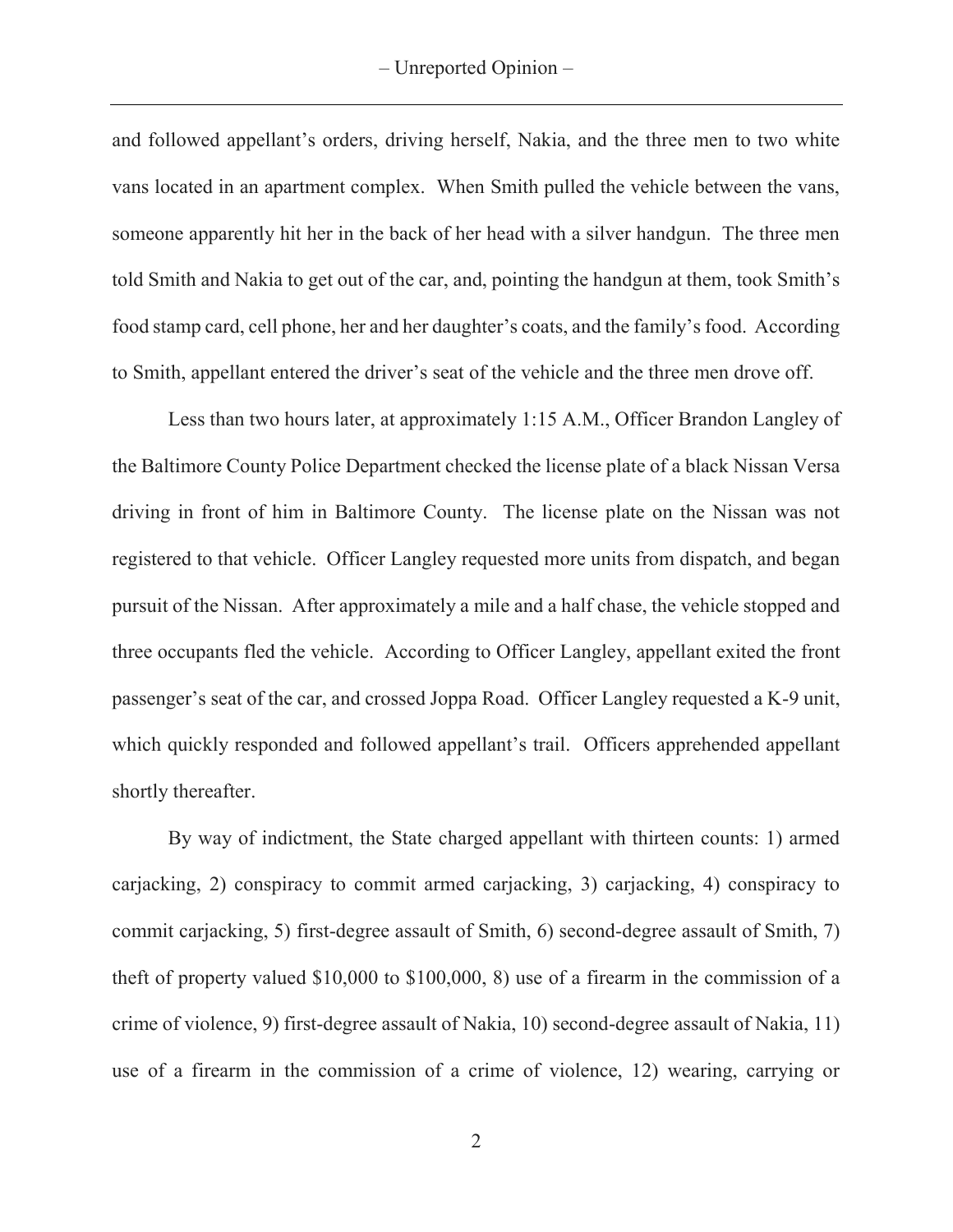transporting a handgun, and 13) theft of property valued less than \$1,000. The jury convicted appellant of theft of property valued \$10,000 to \$100,000, but acquitted him of all other charges. We shall provide additional facts as necessary.

## **DISCUSSION**

## I. Sufficiency of the Evidence

Appellant first argues that the evidence was insufficient to support his conviction for theft of property valued \$10,000 to \$100,000. During Smith's direct examination, the State asked whether the Nissan Versa was a newer model. Smith replied that she was "not really good with cars, like the year" or the make and model, but that she believed the car was "up to date." When the State asked Smith, "So is it fair to say that that car was worth more than \$10,000?" Smith answered, "Yes, sir." Appellant objected to neither the question nor the answer.

At the close of the State's case, appellant moved for judgment of acquittal. Appellant's trial counsel argued to the court, among other things, that the evidence was insufficient to support the count charging theft of property valued \$10,000 to \$100,000 because Smith could not establish the fair market value of the vehicle—she was not designated as an expert and did not have any "background" familiarity with the car. The court denied appellant's motion.

The defense produced no testimonial or other evidence and rested. Appellant then made another motion for judgment of acquittal in which counsel disputed the sufficiency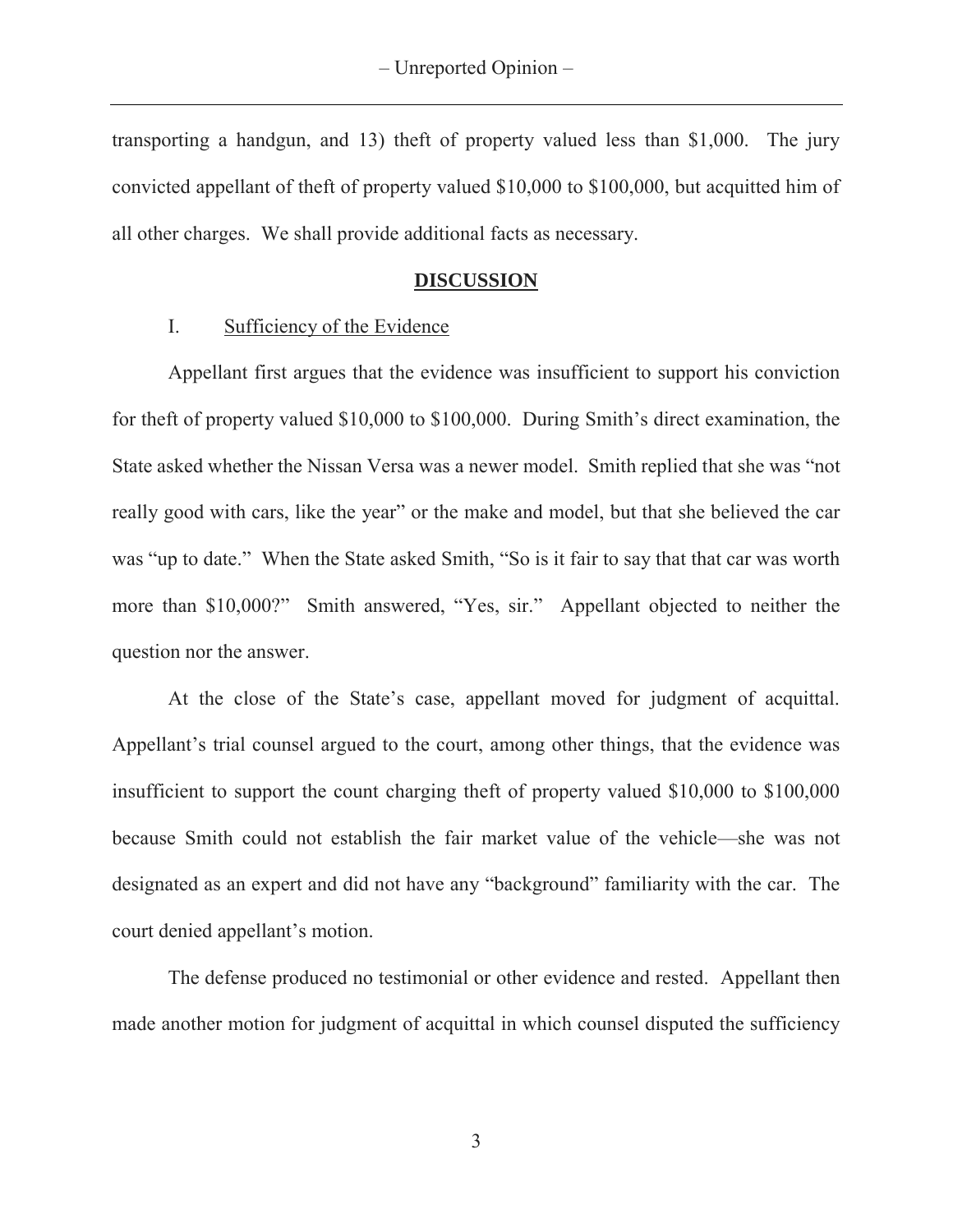of the evidence to support several counts, but made no mention of the charge for theft of property valued \$10,000 to \$100,000. The trial court denied appellant's motion.

The standard of review for the sufficiency of the evidence is "whether, after viewing the evidence in the light most favorable to the prosecution, *any* rational trier of fact could have found the essential elements of the crime beyond a reasonable doubt." *Hobby v. State,* 436 Md. 526, 538 (2014) (internal citations and quotation marks omitted) (quoting *Derr v. State,* 434 Md. 88, 129 (2013)). "The test is not whether the evidence *should have or probably would have* persuaded the majority of the fact finders but only whether it *possibly could have* persuaded *any* rational fact finder." *Painter v. State*, 157 Md. App. 1, 11 (2004) (internal quotation marks omitted). In applying this test, "[w]e defer to the fact finder's opportunity to assess the credibility of witnesses, weigh the evidence, and resolve conflicts in the evidence." *Neal v. State*, 191 Md. App. 297, 314 (2010) (internal quotation marks omitted). "[I]t is not the function of the appellate court to determine the credibility of witnesses or the weight of the evidence." *Fetrow v. State*, 156 Md. App. 675, 686 (2004).

Appellant argues that Smith's testimony, standing alone, fails to establish the fair market value of the vehicle, and that the evidence is insufficient to support his conviction. Md. Code (2002, 2012 Repl. Vol.), § 7-103(a) of the Criminal Law Article ("CL") defines value as: "(1) the market value of the property . . . at the time and place of the crime; or (2) if the market value cannot satisfactorily be ascertained, the cost of the replacement of the property . . . within a reasonable time after the crime." "The present market value of stolen property may be proven by direct or circumstantial evidence and any reasonable inferences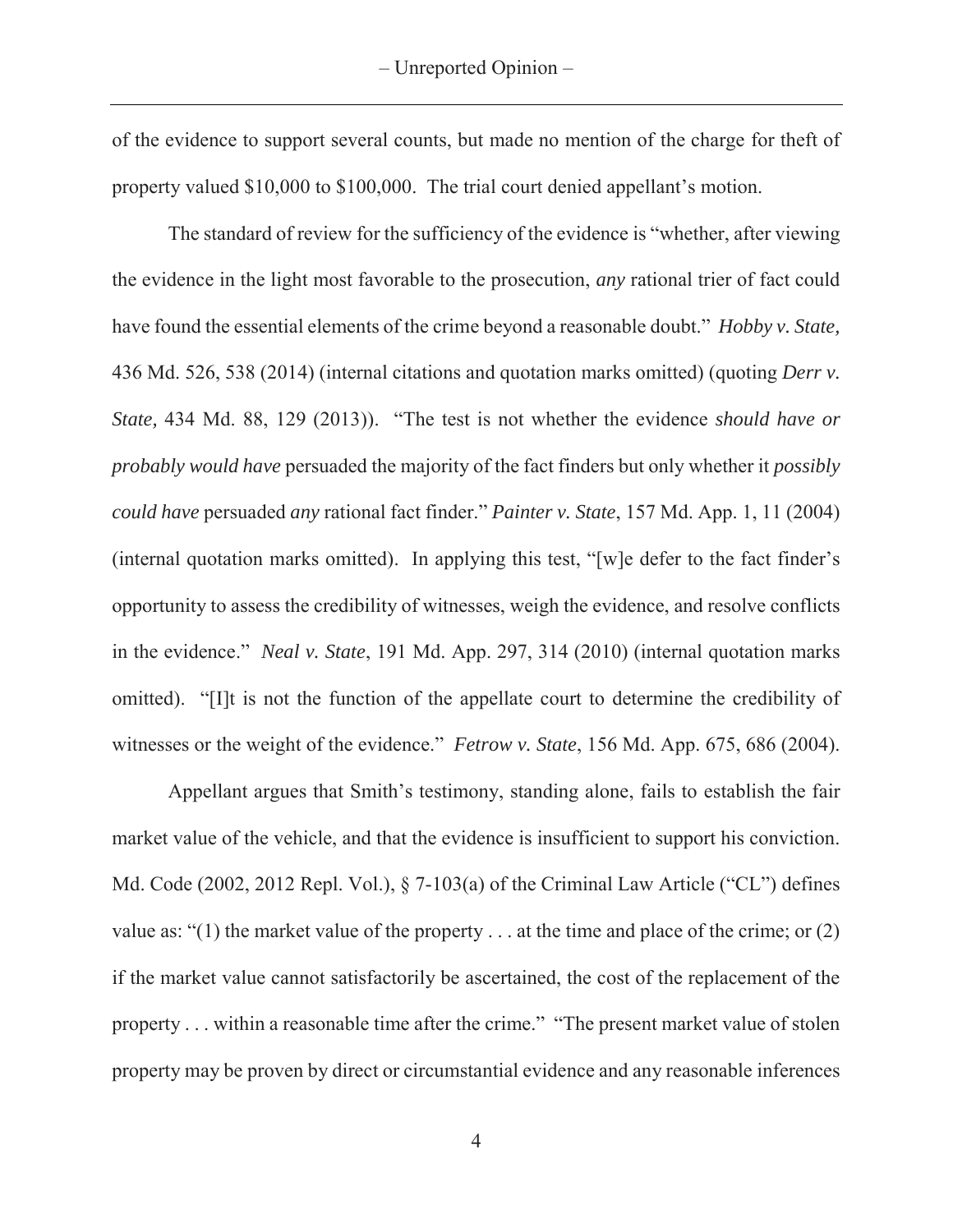drawn therefrom." *Champagne v. State*, 199 Md. App. 671, 676 (2011) (citing *Wallace v. State*, 63 Md. App. 399, 410 (1985)).

According to appellant, the State failed to meet its burden of proving the vehicle's market value. The cases appellant relies upon, however, are distinguishable from the case at bar. In *Barber v. State*, 23 Md. App. 655, 656 (1974), the owner of a box of pills and a diamond ring testified on direct examination that the ring's fair market value was \$150. On cross-examination, however, the owner testified that she did not know the ring's fair market value, and that the ring was a gift. *Id*. Noting that "We have held an owner's statement of value insufficient to support a conviction for grand larceny when it was shown he did not know the market value[,]" we held that the evidence was insufficient to establish market value where the only evidence relied upon was that of an owner who testified that she did not know the ring's market value. *Id*. at 659-60. Here, the trier of fact heard Smith's uncontroverted and un-objected-to acknowledgment that the car was worth more than \$10,000. Regardless of Smith's credibility, her testimony was clearly sufficient.

Appellant also relies on *Champagne* to argue that the evidence was insufficient. In *Champagne*, Champagne argued that the evidence was insufficient to support his conviction for theft of property valued \$500 or more. 199 Md. App. 673. There, the jury heard evidence that the stolen property, a three-year-old laptop, had been purchased for approximately sixteen to eighteen hundred dollars. *Id*. at 674. On appeal, this Court held that although the victim's testimony as to the original purchase price was relevant to the determination of market value, it alone was insufficient to establish that the laptop's market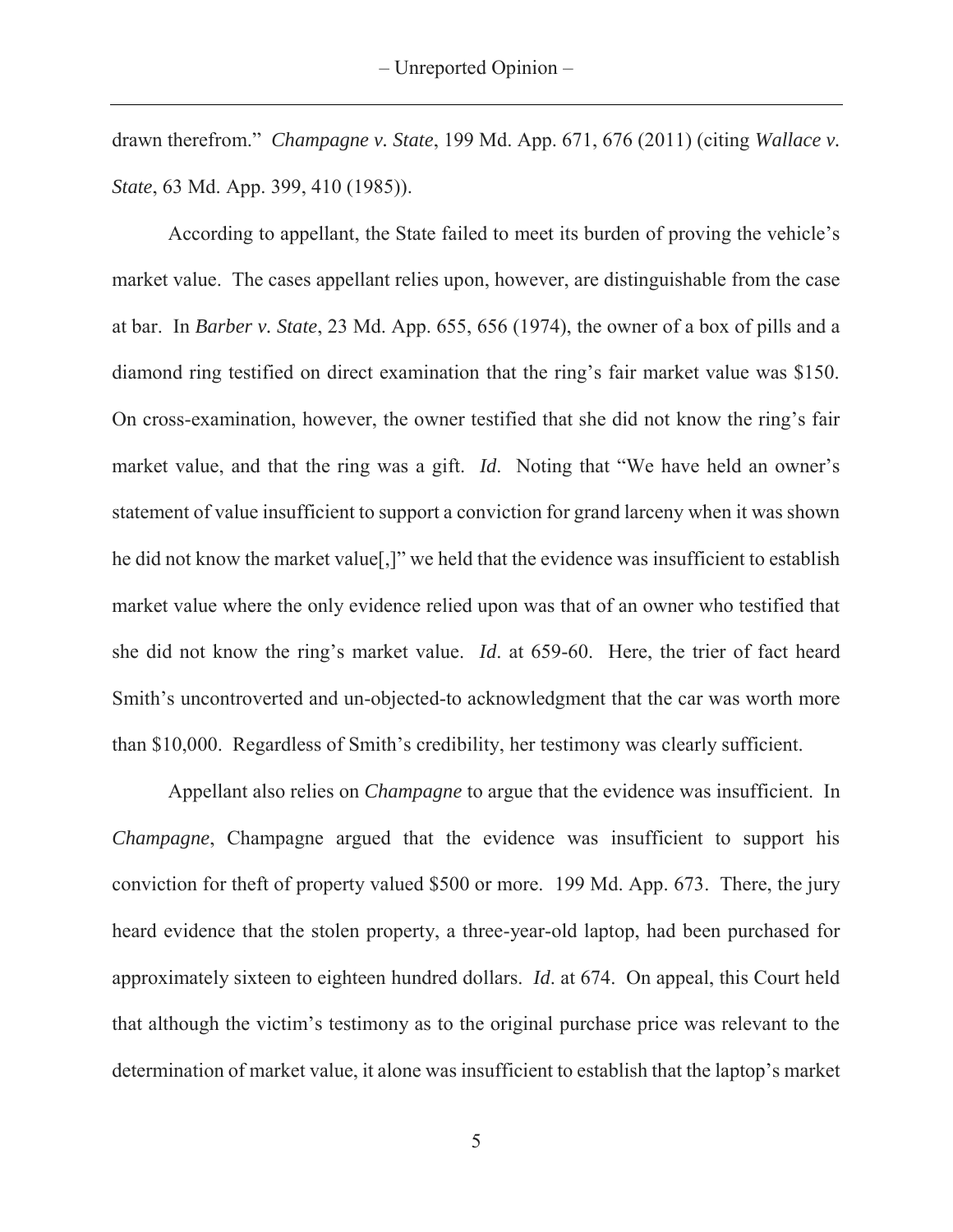value exceeded \$500 at the time of the theft. *Id*. at 676. Unlike in *Champagne*, Smith did not testify as to the car's original purchase price, but rather to the car's worth when it was stolen. Whereas in *Champagne* circumstantial evidence of the purchase price of a threeyear-old laptop was insufficient to establish market value at the time of the crime, the direct evidence Smith supplied here was sufficient to support the conviction. Smith agreed, without any objection, that it was fair to say that the car was worth more than \$10,000. Because Smith's testimony could have persuaded a rational fact finder to determine that the car's value exceeded \$10,000, the evidence was legally sufficient. *Painter*, 157 Md. App. at 11.

# II. Plain Error Review of Smith's Testimony

Appellant next argues that the trial court improperly admitted Smith's testimony as to the car's value. Maryland Rule 4-323(a) provides that "An objection to the admission of evidence shall be made at the time the evidence is offered or as soon thereafter as the grounds for objection become apparent. Otherwise, the objection is waived." Appellant's trial counsel lodged no objection to Smith's testimony. Instead, appellant argues that we should review the admission of Smith's testimony for plain error.

 Plain error is "reserved for those errors that are compelling, extraordinary, exceptional or fundamental to assure the defendant of [a] fair trial." *Robinson v. State*, 410 Md. 91, 111 (2009) (quoting *Rubin v. State*, 325 Md. 552, 588 (1992)) (internal quotation marks omitted). The "exercise of discretion to engage in plain error review is 'rare..." *Yates v. State*, 429 Md. 112, 131 (2012), and appellate courts will only do so when the error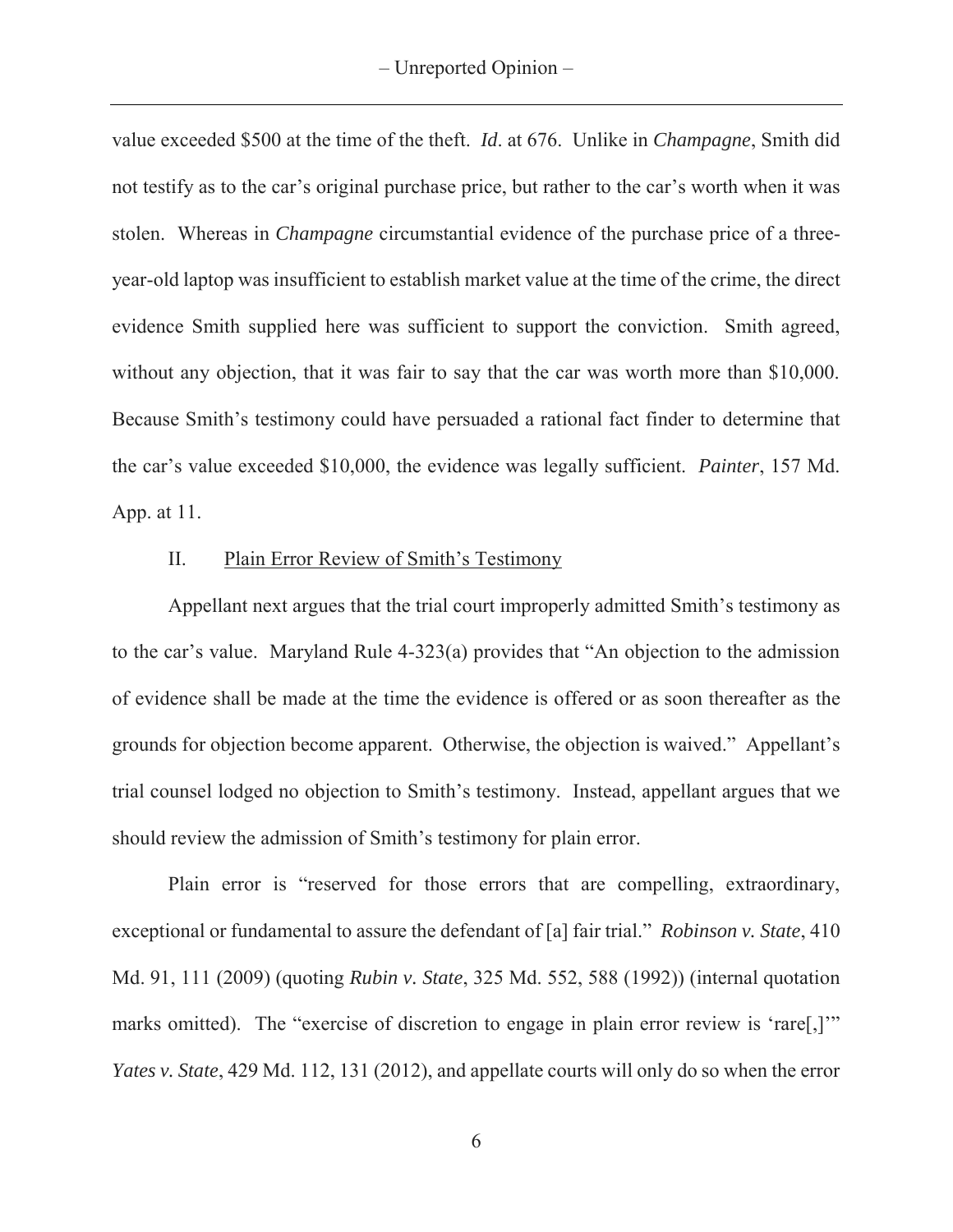is "so material to the rights of the accused as to amount to the kind of prejudice which precluded an impartial trial." *Diggs v. State*, 409 Md. 260, 286 (2009) (quoting *Trimble v. State*, 300 Md. 387, 397 (1984)).

 We decline appellant's invitation to engage in plain error review. Appellant's trial counsel's failure to object to Smith's testimony did not preclude an impartial trial. Instead, we think that this issue is best resolved in post-conviction proceedings. *See, e.g., Collins v. State*, 164 Md. App. 582, 608 (2005) ("The ramifications of trial counsel's error in failing to object on confrontational grounds will be better addressed in a post-conviction proceeding.").

## III. Response to Jury Question

Finally, appellant argues that the trial court erred in failing to answer a question posed by the jury during its deliberations. As to the theft count, the jury verdict sheet reads as follows: "Do you find that the defendant, Joseph Randall, was in possession of recently stolen goods, to wit: Nissan Versa, valued between \$10,000 and \$100,000 of Nakisha Smith in Baltimore City, Maryland?" During deliberations, the jury wrote the following note to the trial court: "Does 'in Baltimore City' mean [t]he [c]rime occurred in the City or does it mean the victims are from the City. This is in reference to Question # 7 [on the verdict sheet]."

In determining how to respond to the jury's question, the court proposed to reread the jury instructions it had already provided to the jury for recently stolen property as well as possession. The State proposed removing the language "in Baltimore City, Maryland,"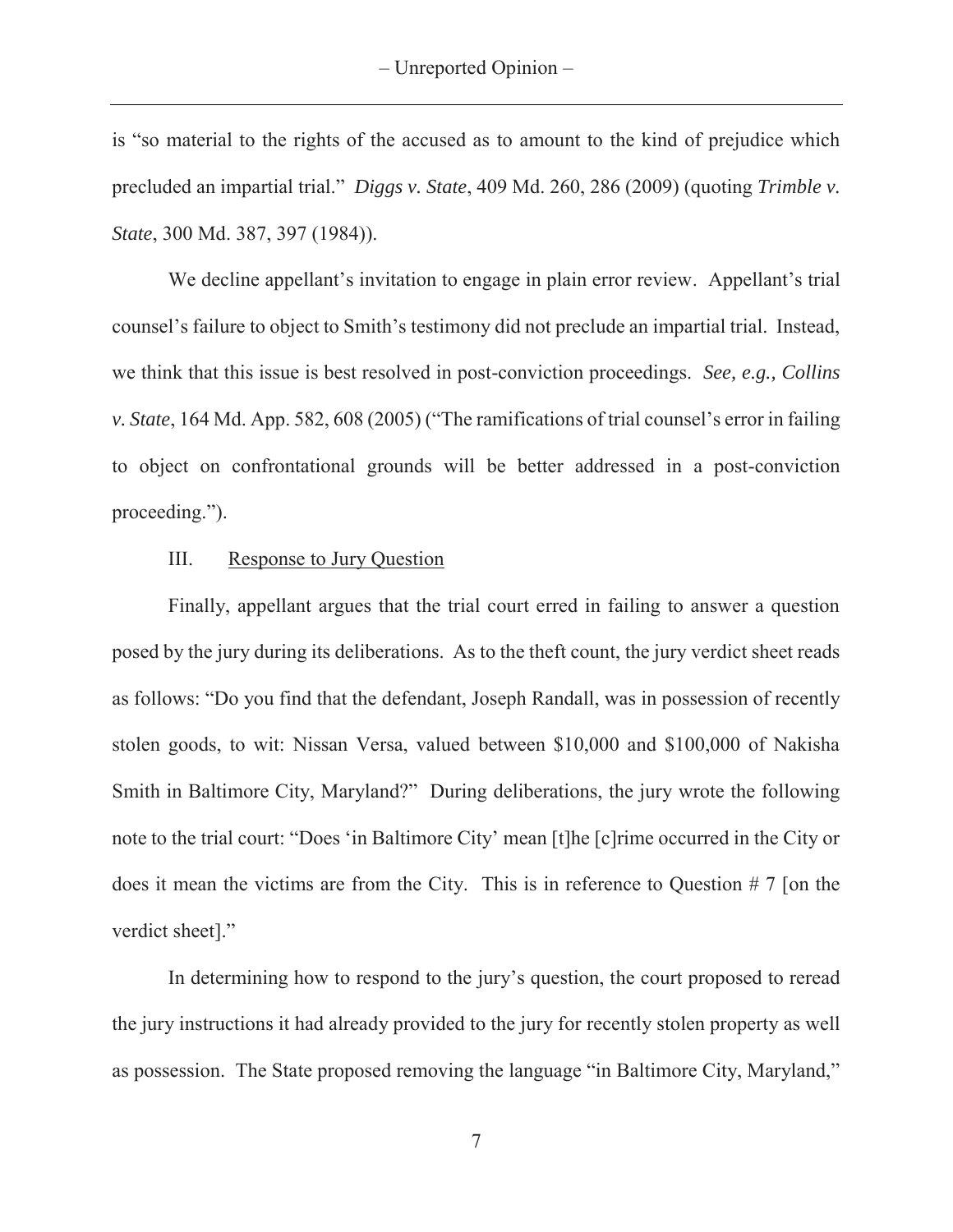from the verdict sheet itself, and appellant's trial counsel objected, arguing that the language "Baltimore City" was required on the verdict sheet. After hearing from counsel, the court concluded that it would simply reread the instructions. Apparently satisfied that the verdict sheet would not be modified, appellant's trial counsel lodged no objection to the court's decision to reread the instructions.

Because appellant failed to lodge any objection to the trial court's decision to reread the jury instructions on recently stolen property and possession, appellant failed to preserve this issue for appeal. Assuming, *arguendo*, that appellant timely objected, we would still find no error.

Appellant argues that the jury indicated its confusion about a central aspect of the applicable law, and that the trial court was obligated to clarify that confusion. *State v. Baby*, 404 Md. 220, 263 (2008) (stating that the Court of Appeals has "held that a trial court must respond to a question from a deliberating jury in a way that clarifies the confusion evidenced by the query when the question involves an issue central to the case"). A trial court, then, need only clarify confusion when the issue is central to the case.

The "central issue" that caused confusion here, as appellant concedes, is venue. We have defined "venue" as "the place where the trial may properly occur." *Smith v. State*, 116 Md. App. 43, 52 (1997).<sup>2</sup> Although venue is an essential element to certain crimes, venue was clearly neither an essential element nor a central issue in the theft here. *Id*. at

 $\overline{a}$ 

<sup>&</sup>lt;sup>2</sup> Failure to raise the issue of improper venue as a defense or objection prior to trial constitutes a waiver. *Smith*, 116 Md. App. at 53.